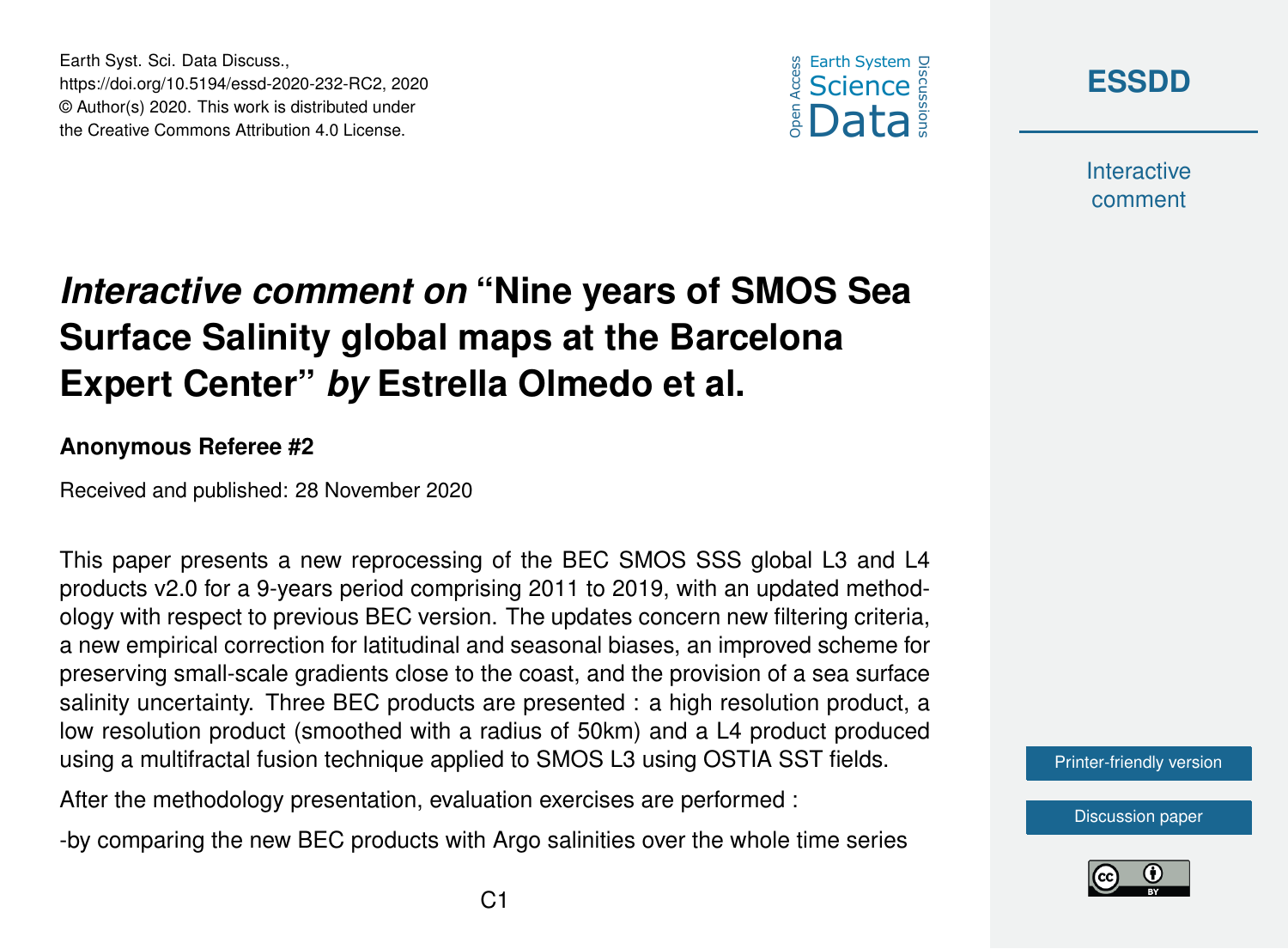-by comparing the caracteristics of the new BEC product relative to other satellite salinity products and to a CMEMS salinity product. These comparisons are restricted to the 2017 year. They concern not only comparisons to Argo but also comparisons of singularity exponents, of spectral properties and results obtained with triple colocations.

This is a huge piece of work by one of the two data centers delivering SMOS Level 3/4 products. Given the unique length of SMOS satellite salinity, it is a very important topic. The paper is clearly written and contains many interesting results. Nevertheless, I think several aspects would be worth to be deepened before publication, as this paper will serve as reference for future work:

- The 2017 year is chosen to intercompare the various products because it is close to a normal year ('there is not any large-scale geophysical phenomenon'). But given that the BEC products are calibrated using a climatology and that the methodology makes use of many filterings, it would be important to evaluate the product skills relative to others during a non normal year, e.g. 2016.

- The metrics used in the comparisons with Argo are mean, standard deviation and rms difference. They should also include R2 : indeed, the BEC methodology employs many filterings and R2 would allow to measure their efficiency in maintaining the SSS variability.

- By construction, the singularity exponents of the L4 product are expected to be close to the ones of OSTIA SST so I don't think that comparing BEC L4 and OSTIA SST properties provides an independent validation of BEC L4 products.

Detailed remarks :

Abstract : not sure doi are useful in the abstract.

Abstract : last statement (iii) should be moderated (see below my comments about the triple colocation section) : I don't think the authors have an absolute reference allowing a measure of the error. Given the huge spatial variability in regions affected by rainfall

**[ESSDD](https://essd.copernicus.org/preprints/)**

**Interactive** comment

[Printer-friendly version](https://essd.copernicus.org/preprints/essd-2020-232/essd-2020-232-RC2-print.pdf)

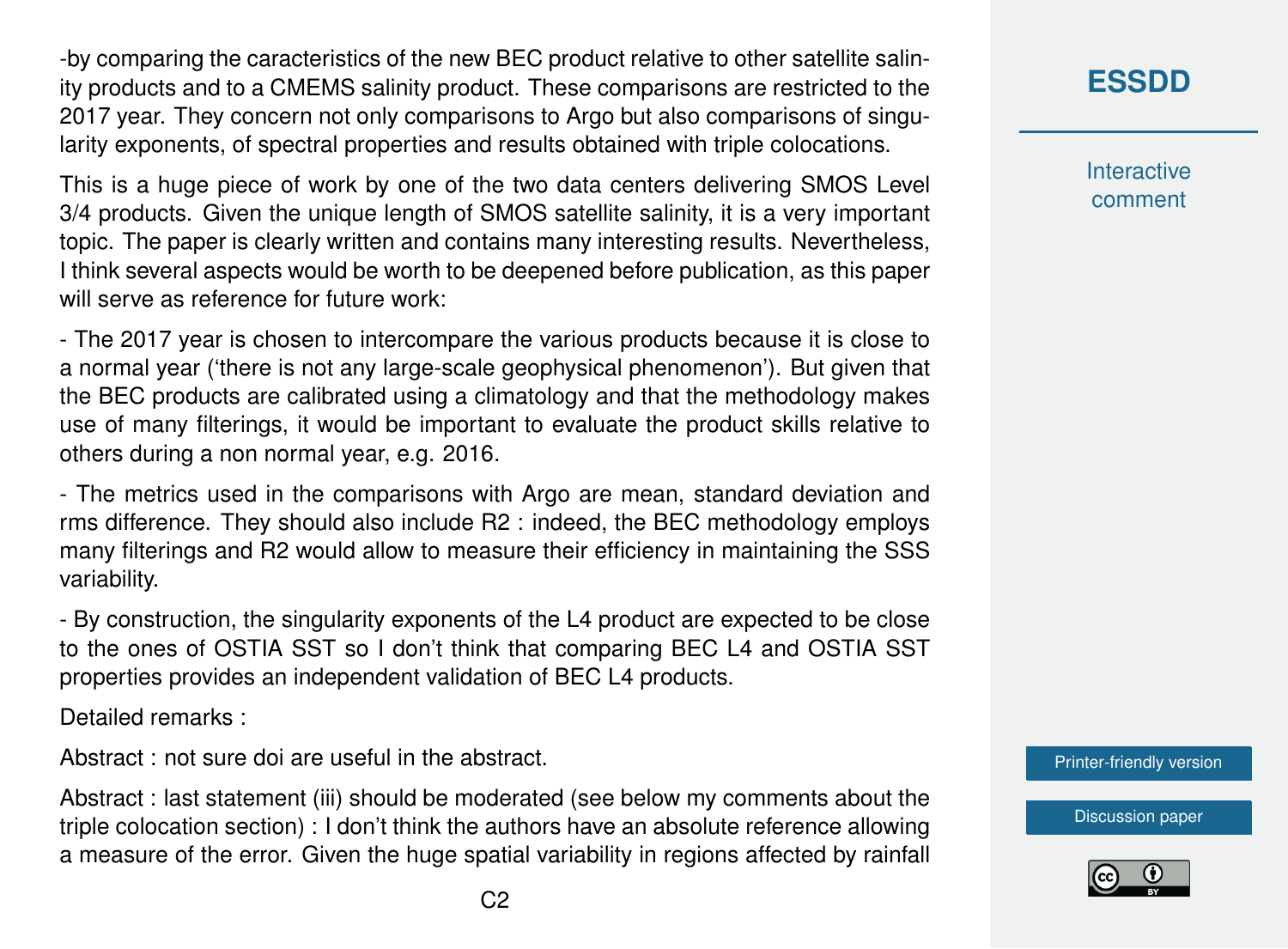C3

and by continental freshwater discharges, I am surprised that a low resolution product is more accurate.

L20 : verb is missing

L126 : radiometric sensitivities wording is confusing (see Randa et al (Recommended Terminology for Microwave Radiometry, National Institute of Standards and Technology Technical Note 1551 (August 2008) : Radiometric sensitivity is often used to mean radiometric resolution, but this use is discouraged in view of the definition of sensitivity). I guess the authors mean radiometric resolution.

Section 2.2.3 : It is useful to recall all these filterings. It might be useful to point out more specifically the changes with respect to Olmedo et al 2017 and to display maps of the number of filtered points. In particular, the distribution of the salinity is naturally skewed in rainy regions and in river plumes, what is the effect of such filterings in these regions ?

Equation 4 corresponds to a one sigma sorting, which seems very stringent, what is the rationale for this choice ? how sensitive is the result to this ?

Figure A2 : I suggest to add a figure displaying the polynomial correction.

Section 2.2.6 : A major difficulty is how to filter SMOS retrieved salinity given that salinity distribution is very skewed and that RFI contamination might lead to artificial skewed distribution too. In the updated methodology, more stringent filterings than in Olmedo et al. (2017) are applied. After having performed the serie of filterings and corrections, an inconsistency between the WOA reference and the mean corrected field appears in river plumes which is likely an effect of the skewed salinity distribution (Figure A3) but it seems that there is also a global north-south difference : could the authors refine the color scale of Figure A3 to allow a better display (e.g. with a 0.02psu resolution)?

L243-247 : the (Boutin et al., 2016, 2018; Kolodziejczyk et al., 2016) publi-

## **[ESSDD](https://essd.copernicus.org/preprints/)**

**Interactive** comment

[Printer-friendly version](https://essd.copernicus.org/preprints/essd-2020-232/essd-2020-232-RC2-print.pdf)

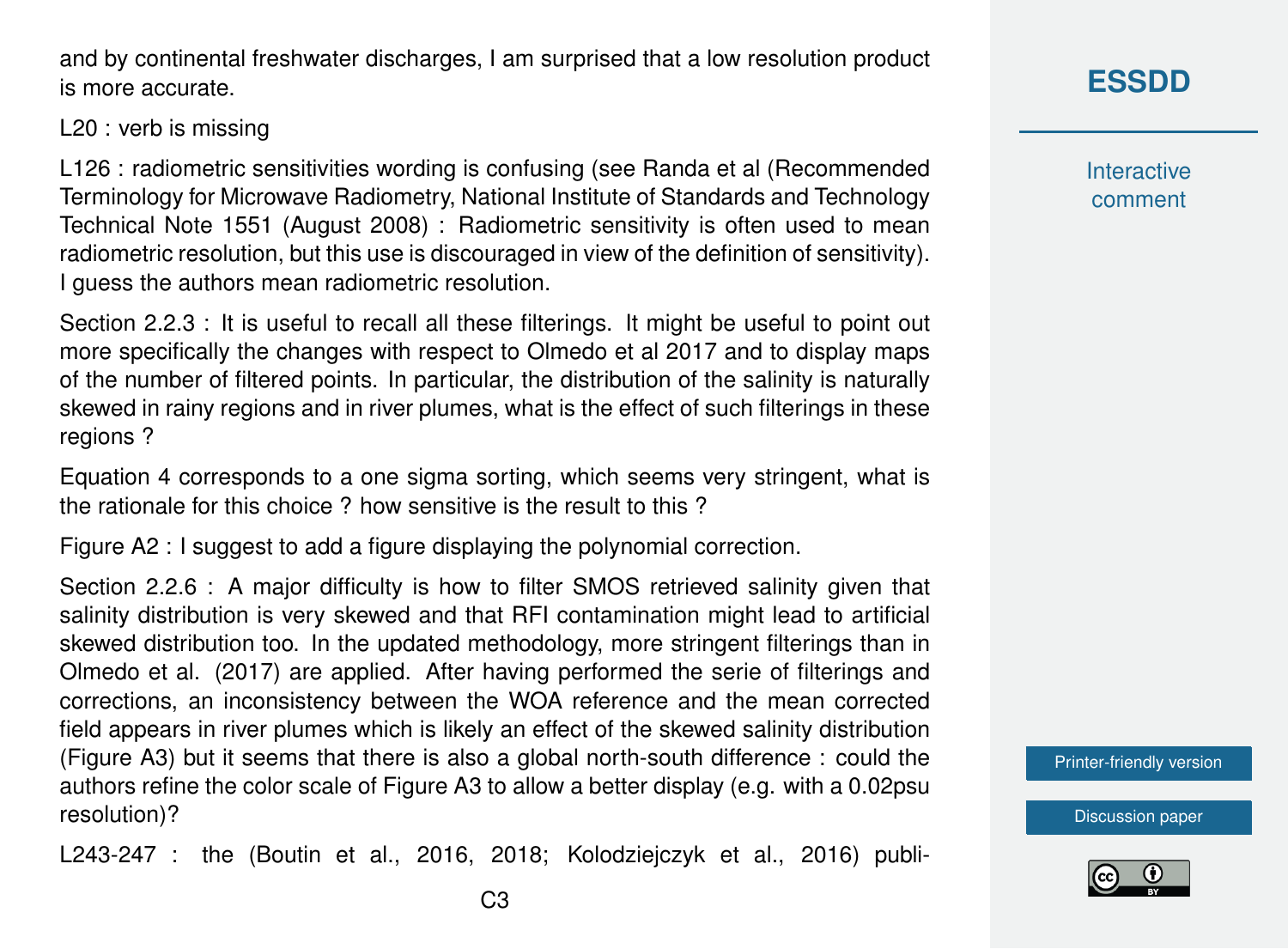cations refer to earlier versions of CATDS CEC products than version 4. A summary of the version 4 updates with respect to earlier versions is available on https://www.catds.fr/Products/Available-products-from-CEC-OS/CEC-Locean-L3-Debiased-v4.

Section 3.1.3 : It is indicated line 407 that CMEMS product assimilates SMOS CATDS SSS observations. This could be indicated in this section.

L294 : Figure A11 is mentionned in the text just after Figure A3. Figures might be reordered.

L351 : hsst mentionned twice.

Table A1 : CMEMS product

L415 : see my general comment about making the validation for the 'normal' year 2017. What would be obtained for year 2016 ?

L437-439 : I don't understand. CATDS CEC v4 fields use the combination of all ISAS fields over the 2012-2018 period to calibrate the full time series (see https://www.catds.fr/Products/Available-products-from-CEC-OS/CEC-Locean-L3- Debiased-v4: 'These relative salinity variations are then converted, in a last step, to salinities by adding a single constant determined, in each pixel, from SSS statistical distribution over the whole period (SMOS SSS distribution compared to ISAS SSS). This last step only determines the absolute SSS calibration in each grid point; the SMOS SSS temporal variation is independent of this adjustment.' In other words, both BEC and CATDS are calibrated using a climatology. CATDS does not use ISAS SSS to perform an adjustment to a specific year.

Figures A5 to A10 and Table 4: I recommend to add information about R2.

Figure A7 : Since the paper contains many figures, I suggest to remove Figure A7 which contains information in some way redundant with Figure A9. In case the authors prefer to keep Figure A7, it would be interesting, in addition to the longitudinal mean, **Interactive** comment

[Printer-friendly version](https://essd.copernicus.org/preprints/essd-2020-232/essd-2020-232-RC2-print.pdf)

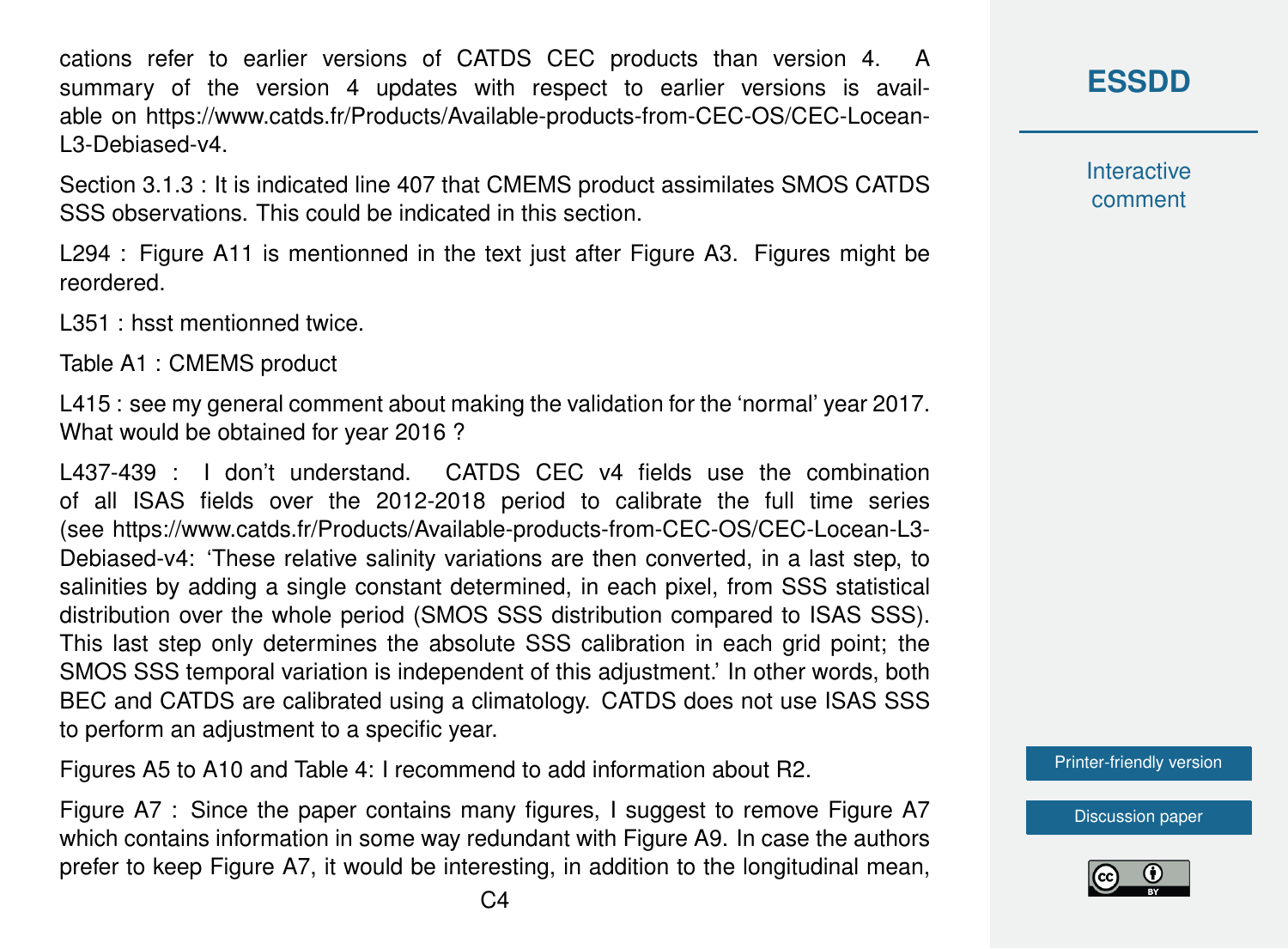to display standard deviation.

Line 447 : 'In the case of satellite products,' could be removed.

Line 463 : Remove 'ESA is funding'.

Line 478 : This -0.4psu difference observed in December with all satellite products is surprising : is it homogeneously spread over the region or concentrated on a few grid points?

Section 3.3.2 : The singularity analysis is interesting as it is a way to check how natural gradients are retained by the various processings. However, I think the 'best performance' obtained with BEC L4 is artificial because BEC L4 products are built assuming that SE of OSTIA SST and of BEC L4 SSS should be similar. Hence the results obtained with BEC L4 on Figures A12 and A13 are not independent validation (section 3.3 is validation) but rather a verification of the proper behaviour of the L4 construction methodology (which is good to show). Hence the results presentation needs to be revised. L508 'For instance' might be replaced by 'By construction'. In the following, the performances obtained with BEC L4 should not be compared with the ones obtained with other products, but they might be presented as an 'ideal' case.

OSTIA SST is taken as a reference but OSTIA SST is not perfect. I guess SST SE could be different if derived with another SST field. This could be discussed a bit and maybe an order of magnitude of the uncertainty associated with OSTIA uncertainty could be derived?

Section 3.3.3 : what are the confidence levels on the spectra (Fig A14 & A15) and on their slopes ((Fig A16) ? In rainy regions like ITCZ can we really expect PDS of SST and SSS to be similar ?

L559-560 : I don't understand the meaning of this sentence: SMOS and SMAP are not the same instrument.

L563-565 : isn't it by construction ?

**Interactive** comment

[Printer-friendly version](https://essd.copernicus.org/preprints/essd-2020-232/essd-2020-232-RC2-print.pdf)